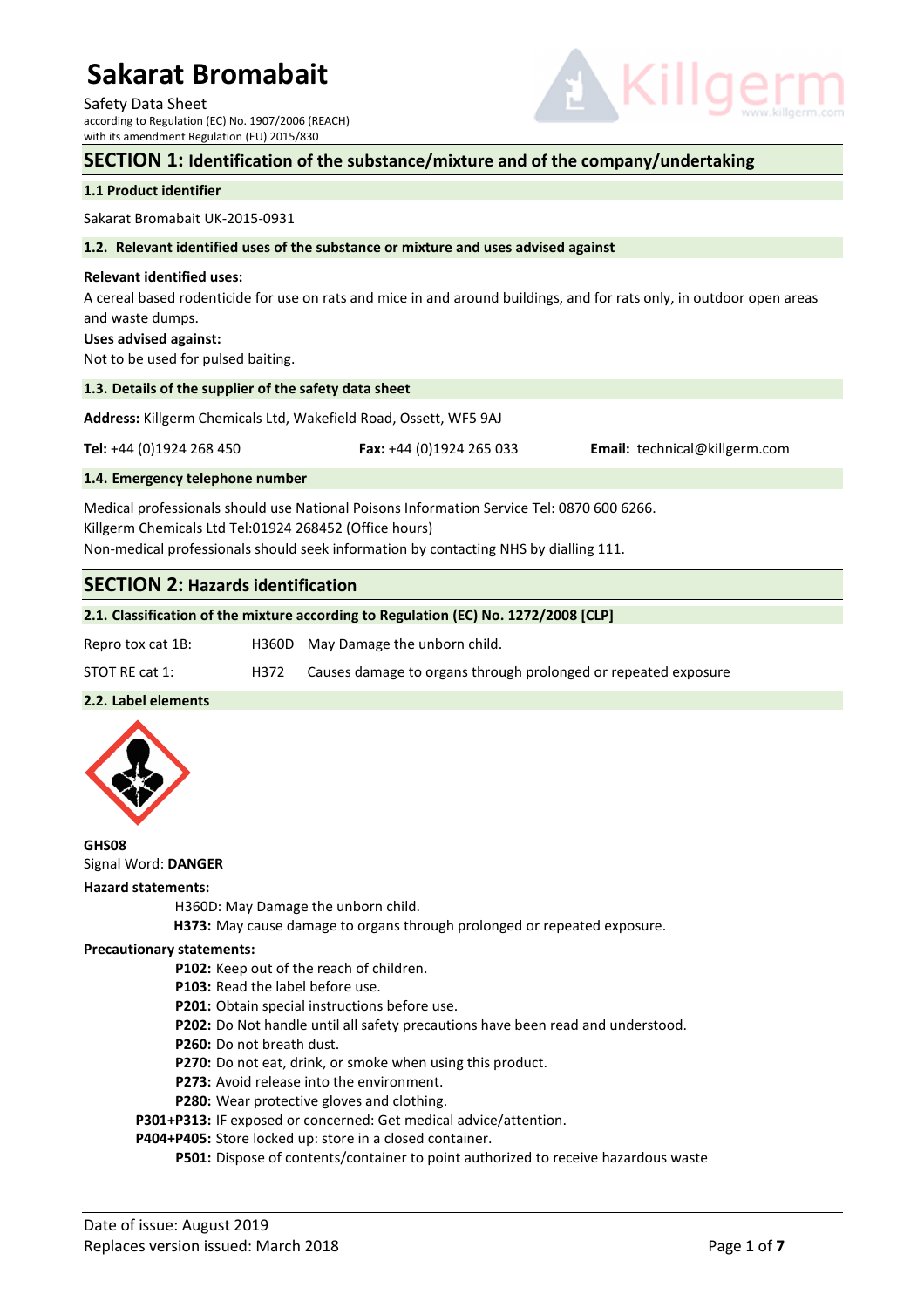Safety Data Sheet

according to Regulation (EC) No. 1907/2006 (REACH)

with its amendment Regulation (EU) 2015/830



To avoid risk to man and to the environment comply with the instructions for use. Safety data sheet available for professional user on request.

# **2.3. Other hazards**

This product contains Bromadiolone, an indirect anticoagulant. Any signs of poisoning are unlikely to occur until 12-18 hours after ingestion. Thereafter, they will develop progressively and may rapidly appear. See Section 4.2. for detailed information about the important symptoms of exposure.

This product is hazardous to mammals including domesticated animals, and birds if ingested. Exposure of non-target animals should be prevented.

# **SECTION 3: Composition/information on ingredients**

### **3.2 Mixtures**

### **Hazardous Components in Product**

| <b>Ingredient Name</b>                                                  | <b>Classification</b>                                                                                                                | Concentration | <b>H</b> Phrases                                  |
|-------------------------------------------------------------------------|--------------------------------------------------------------------------------------------------------------------------------------|---------------|---------------------------------------------------|
| <b>Bromadiolone</b><br><b>Technical Material</b><br>CAS No.: 28772-56-7 | Acute Tox. Cat. 1 (Oral, Dermal,<br>Inhalation)<br>Repr. Tox. 1B<br>STOT RE Cat. 1<br>Aquatic Acute Cat. 1<br>Aquatic Chronic Cat. 1 | $0.005\%$ W/W | H300, H310, H330<br>H360D<br>H372<br>H400<br>H410 |
| Denatonium Benzoate<br>CAS No.: 3734-33-6<br>EC No.: 223-095-2          | Acute Toxic Cat. 4 (Oral, Inhalation)<br>Skin irritation Cat. 2<br>Eye irritation Cat. 2<br>Aquatic Chronic Cat. 3                   | $0.001\%$ W/W | H302, H332<br>H315<br>H319<br>H412                |

See section 16 for full text of H phrases and hazard classification of ingredients.

# **SECTION 4: First aid measures**

# **4.1. Description of first aid measures**

**General:** If during or after use/exposure you begin to feel unwell, seek medical attention bringing a copy of the product label/the SDS.

**Eye contact:** Flush with clean water for at least 15 minutes. Remove contact lenses, if present and easy to do. Continue rinsing. If eye irritation persists, seek medical advice.

**Skin contact:** Remove contaminated clothing. Wash with water and then with soap and water.

**Ingestion:** DO NOT induce vomiting. Rinse mouth carefully with water. Never give anything by mouth to an unconscious person. If swallowed, seek medical advice immediately and show the product's container or label.

**Inhalation:** Remove from exposure. Get medical attention if symptoms develop.

# **4.2. Most important symptoms and effects, both acute and delayed**

This product contains Bromadialone, an indirect anticoagulant. Any signs of poisoning are unlikely to occur until 12-18 hours after ingestion. Thereafter, they will develop progressively and may rapidly appear. If ingested, symptom, which may be delayed, may include nosebleed and bleeding gums. In severe cases, there may be bruising, and blood present in the faeces or urine.

Clinical signs result from an increased bleeding tendency and include: an increase in prothrombin time, bruising easily with occasional gum bleeding, blood in the stool or urine, excessive bleeding from minor cuts and abrasions, pale mouth and cold gums, anorexia and general weakness. More severe cases of poisoning include haemorrhage (usually internal) and shock.

# **4.3. Indication of any immediate medical attention and special treatment needed**

In the case of suspected poisoning, determine prothrombin time not less than 18 hours after consumption. If elevated, administer vitamin K1, 40mg/day for adults and 20mg/day for children in divided doses. Continue until prothrombin times normalise. Continue determination of prothrombin time for two weeks after withdrawal of the antidote and resume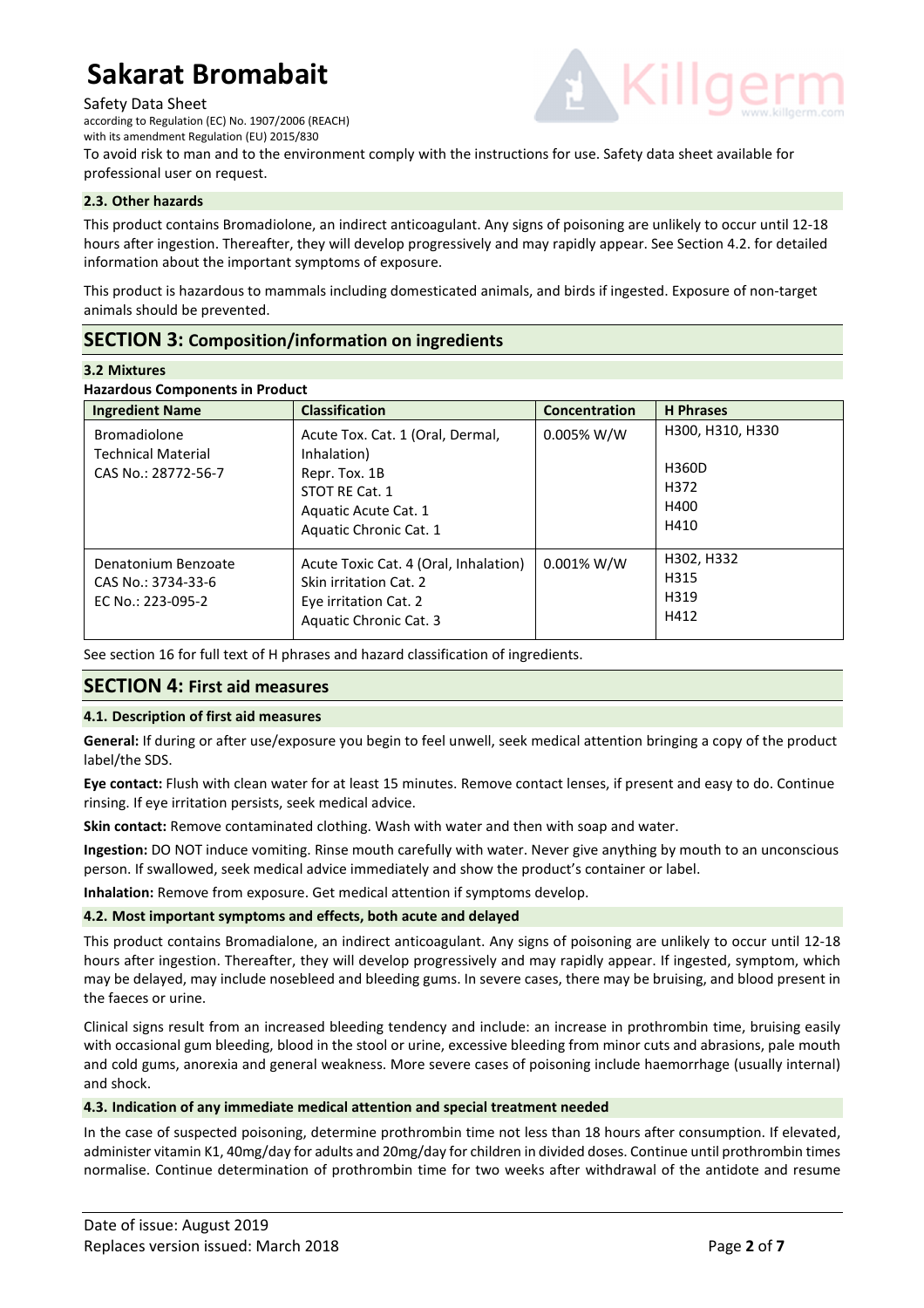### Safety Data Sheet

according to Regulation (EC) No. 1907/2006 (REACH) with its amendment Regulation (EU) 2015/830



treatment if elevation occurs in that time. N.B. Vitamin K3 is not effective. For comprehensive medical advice on the treatment of poisoning, contact the nearest Poisons Information Centre.

# **SECTION 5: Firefighting measures**

### **5.1. Extinguishing media**

**Suitable extinguishing agents:** Use water spray, foam, dry chemical or carbon dioxide. Cool the smouldering material with water spray to minimise the possibility of re-ignition. Keep containers and surroundings cool with water spray.

### **Unsuitable agents:** water jet.

### **5.2. Special hazards arising from the substance or mixture**

This product is non-flammable, but combustible. May produce toxic fumes of carbon monoxide if involved in a fire.

### **5.3. Advice for firefighters**

Wear self-contained breathing apparatus and appropriate protective equipment.

Fire residues and contaminated extinguishing media should be disposed according to current regulation. Do not allow extinguishing media to enter sewers, ground water or water courses.

# **SECTION 6: Accidental release measures**

### **6.1 Personal precautions, protective equipment and emergency procedures**

Personnel dealing with accidental spills and release of the mixture should wear personal protective equipment described in section 8 under "spillage".

### **6.2. Environmental precautions**

Do not allow the product to get to the sewers, ground and surface waters. Do not rinse product to the sewers. In case of water contamination - inform appropriate authorities immediately.

### **6.3. Methods and material for containment and cleaning up**

Sweep up spilled material carefully. Avoid raising dust. Place in marked receptacle ready for disposal. Contact supplier for advice on disposal. See also section 13.

### **6.4. Reference to other sections**

See section 8 for protective clothing

See section 7 for safe handling

See section 13 for disposal.

### **SECTION 7: Handling and storage**

### **7.1. Precautions for safe handling**

The product must be used in accordance with the product label.

FOR USE ONLY BY PROFESSIONAL OPERATORS.

AVOID ALL CONTACT BY MOUTH.

PREVENT ACCESS TO BAIT by children, birds and non-target animals particularly dogs, cats, pigs and poultry. Search for and remove rodent bodies at frequent intervals during treatment. Collect and dispose of the remains of bait and any remaining rodent bodies after treatment. You must ensure that you comply with legislation regarding the correct disposal of waste.

HAZARDOUS TO WILDLIFE. DO NOT PLACE BAIT where food, feed or water could become contaminated.

WASH HANDS AND EXPOSED SKIN before meals and after use.

EMPTY CONTAINER COMPLETELY and dispose of safely.

When working in rodent infested areas it is recommended that synthetic rubber/PVC gloves be worn to protect against rodent borne disease.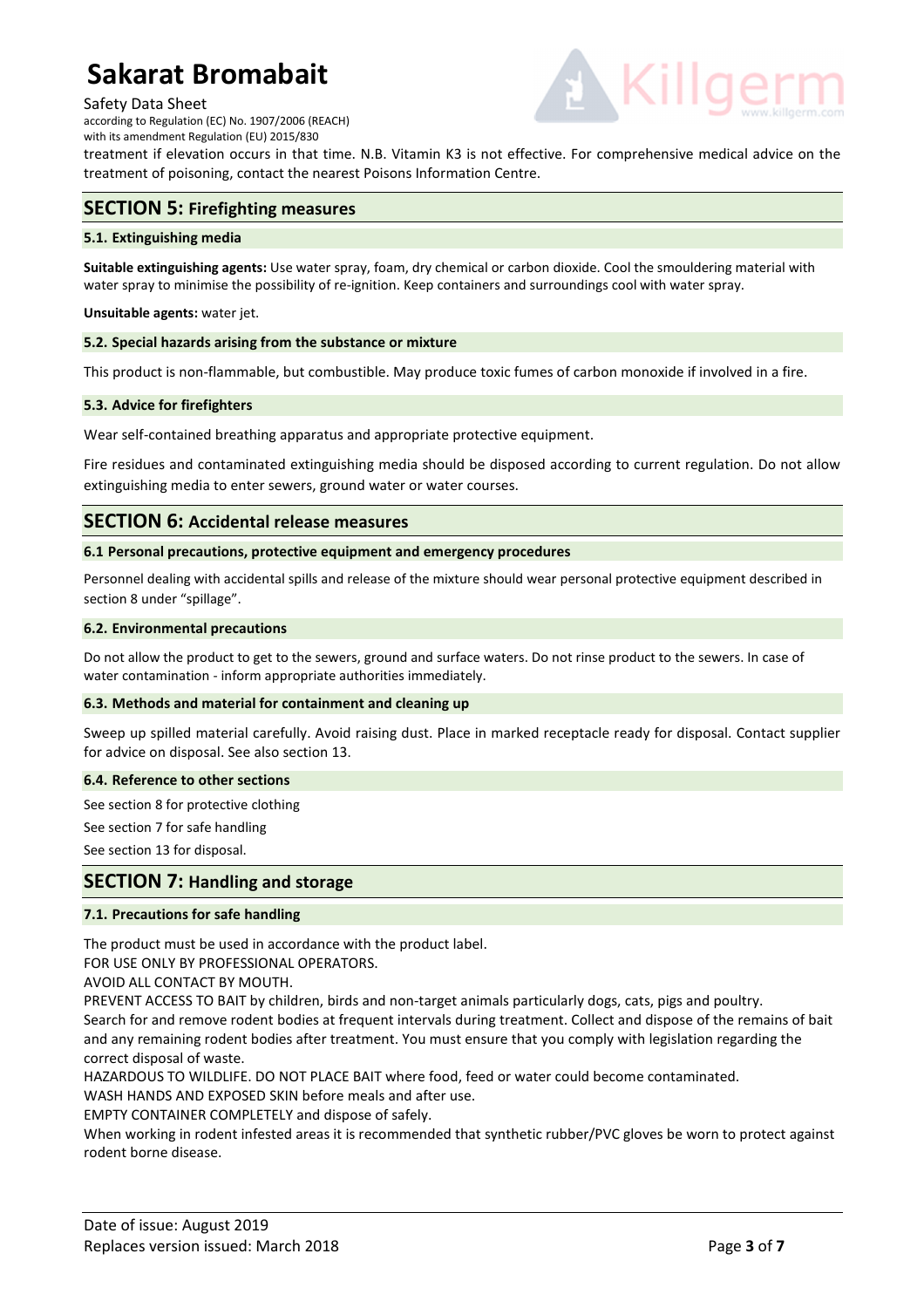### Safety Data Sheet

according to Regulation (EC) No. 1907/2006 (REACH)

with its amendment Regulation (EU) 2015/830

Always attach labels to any containers used to carry bait decanted from the main container. Do not remove inner liner from outer bag.

### **7.2. Conditions for safe storage, including any incompatibilities**

Store in a dry, cool and well-ventilated place. Keep the container closed, and store away from direct sunlight. Store in places inaccessible to children, birds, pets, and farm animals.

### **7.3. Specific end use(s)**

See section 1.2.

# **SECTION 8: Exposure controls/personal protection**

### **8.1. Control parameters**

Contains no substances with work place exposure limits.

### **8.2. Exposure controls**

Where exposure may occur engineering controls should be employed. A risk assessment should be carried out and the following PPE may be appropriate /required.

| <b>PPE</b>            | Item in use                                                    | Spillage                                                                                                           |
|-----------------------|----------------------------------------------------------------|--------------------------------------------------------------------------------------------------------------------|
| Respirators           | Not needed under normal use.                                   | Half mask respirator (EN140), plus P class<br>filter (EN143) to required (nominal)<br>protection factor (minimum). |
| Gloves                | Protective Gloves to EN 374 e.g. Nitrile.                      | Protective Gloves to EN 374 e.g. Nitrile.                                                                          |
| Overall               | Basic type e.g. Heavy duty polycotton or<br>coverall type 5/6. | Basic type e.g. Heavy duty polycotton or<br>coverall type 5/6.                                                     |
| Goggles / Face shield | Safety glasses to EN 166                                       | Safety glasses to EN 166                                                                                           |

**General safety and hygiene measures:** Handle in accordance with good industrial hygiene and safety practice. Wearing of closed work clothing is recommended. Store work clothing separately. Keep away from food, drink and animal feeding stuffs.

# **SECTION 9: Physical and chemical properties**

### **9.1. Information on basic physical and chemical properties**

| Appearance:                                      | Blue/Green whole wheat grain bait.                     |
|--------------------------------------------------|--------------------------------------------------------|
| Odour:                                           | characteristic wheat odour.                            |
| Odour threshold:                                 | No data                                                |
| pH:                                              | Not applicable.                                        |
| Melting point/freezing point:                    | Not applicable.                                        |
| Initial boiling point/boiling range:             | Not applicable.                                        |
| Flash point:                                     | Not applicable.                                        |
| Evaporation rate:                                | Not applicable.                                        |
| Flammability:                                    | Not applicable                                         |
| Upper/lower flammability or explosive limits:    | No available data.                                     |
| Vapor pressure:                                  | Not applicable.                                        |
| Vapor density:                                   | Not applicable.                                        |
| Relative density:                                | $0.7(20^{\circ}c)$                                     |
| Solubility(ies):                                 | Water: Insoluble. - No information for other solvents. |
| Partition coefficient n-octanol/water (log Kow): | No available data.                                     |
| Auto-ignition temperature:                       | No available data.                                     |
| Decomposition temperature:                       | No available data.                                     |
| Viscosity:                                       | No available data.                                     |
| Explosive properties:                            | None, no ingredients with explosive properties.        |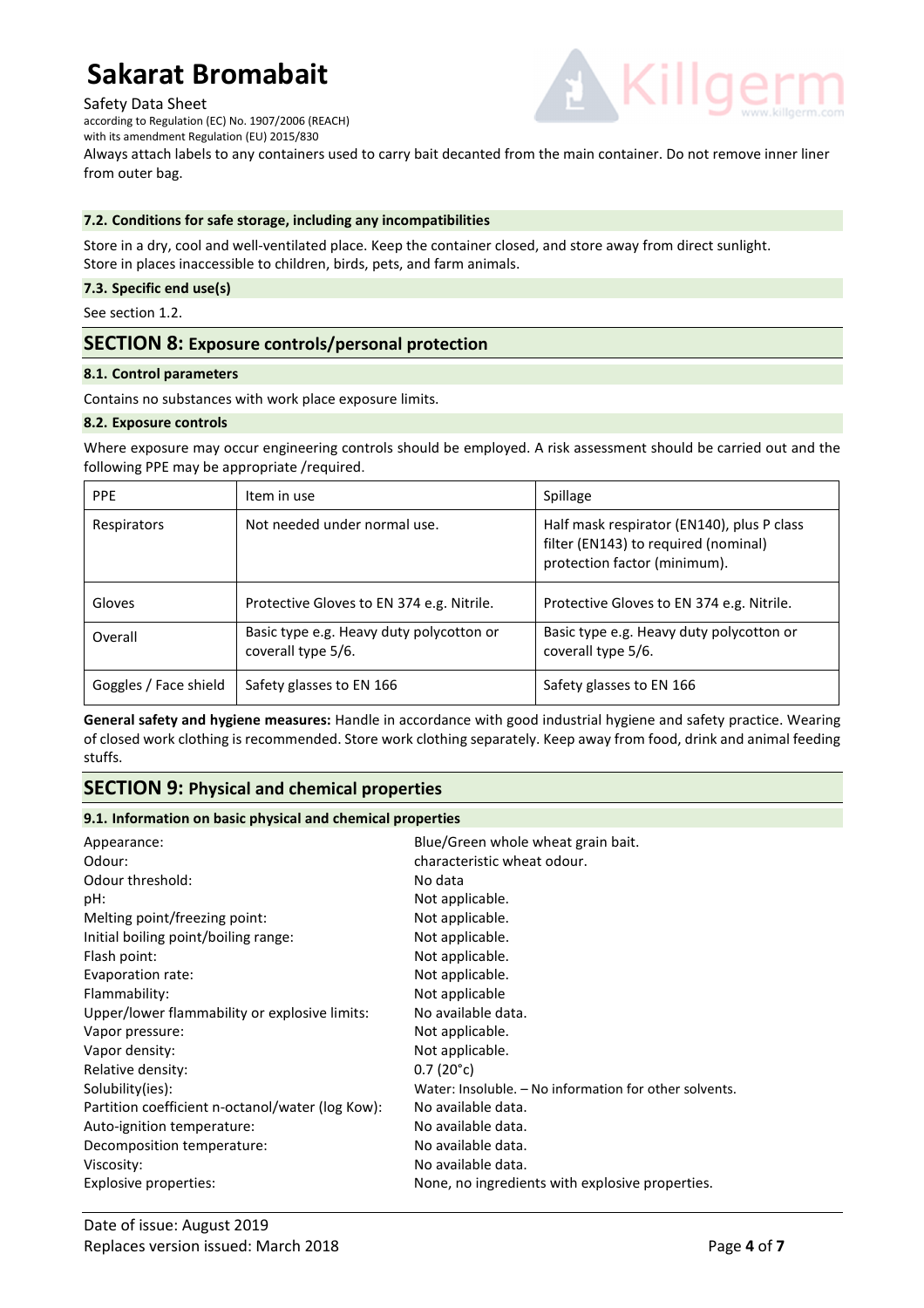Safety Data Sheet

according to Regulation (EC) No. 1907/2006 (REACH) with its amendment Regulation (EU) 2015/830

### **9.2 Other Information**

No further relevant information

# **SECTION 10: Stability and reactivity**

### **10.1. Reactivity**

Not reactive mixture

**10.2. Chemical stability** 

Stable under recommended conditions of storage and handling.

### **10.3. Possibility of hazardous reactions**

None anticipated.

### **10.4. Conditions to avoid**

High temperatures, direct sunlight, humidity.

### **10.5. Incompatible materials**

Store away from strong oxidising agents.

### **10.6. Hazardous decomposition products**

Carbon monoxide, oxides of nitrogen, and products toxic and irritant properties released if mixture is involved in a fire.

# **SECTION 11: Toxicological information**

### **11.1. Information on toxicological effects**

### **Classification of the product was conducted by calculation method according to regulation 1272/2008 based on the content of hazardous ingredients:**

**a) acute toxicity**: Information has been derived from the properties of the individual ingredients.

Bromadiolone: Oral LD50 (rat) >2000mg/kg

**b) irritation:** Skin, eyes, respiratory tract – no irritation potential expected. Information derived from the properties of the individual ingredients.

**c) corrosivity:** Based on data available classification criteria are not met.

**d) sensitisation:** Based on data available classification criteria are not met.

**e) repeated dose toxicity:** The product has not been tested. Repeated exposure to small quantities may affect certain organs, Damages the coagulation system.

**f) carcinogenicity:** product does not contain any compounds with carcinogenic hazard.

**g) mutagenicity:** product does not contain any compounds with germ cell mutagenicity hazard.

**h) toxicity for reproduction:** Based on data available the product is classified as potentially causing harm to an unborn child. The results of animal studies gave no indication of a fertility impairing effect. The product has not been tested. The statement has been derived from the properties of the individual components.

**i) aspiration:** No information.

### **11.2. Other Data**

See section 2.3

# **SECTION 12: Ecological information**

### **12.1. Toxicity**

The Bromadiolone in this product is classified as very toxic to aquatic organisms and may cause long term adverse effects in the aquatic environment. However, when used in accordance with instructions, controlled release of this product is not expected to cause environmental contamination

Data derived from the active ingredients.

Bromadiolone:

LC50 Rainbow trout (Onoryhnchus mykiss) 2.86mg/L (96h)

EC50 Daphnia magna 5.79mg/L (48h)

ErC50 Algae (Pseudokirchneriella subcapitata)1.14mg/L (72h)

### **12.2. Persistence and degradability**



Oxidising properties: None, no ingredients with oxidizing properties.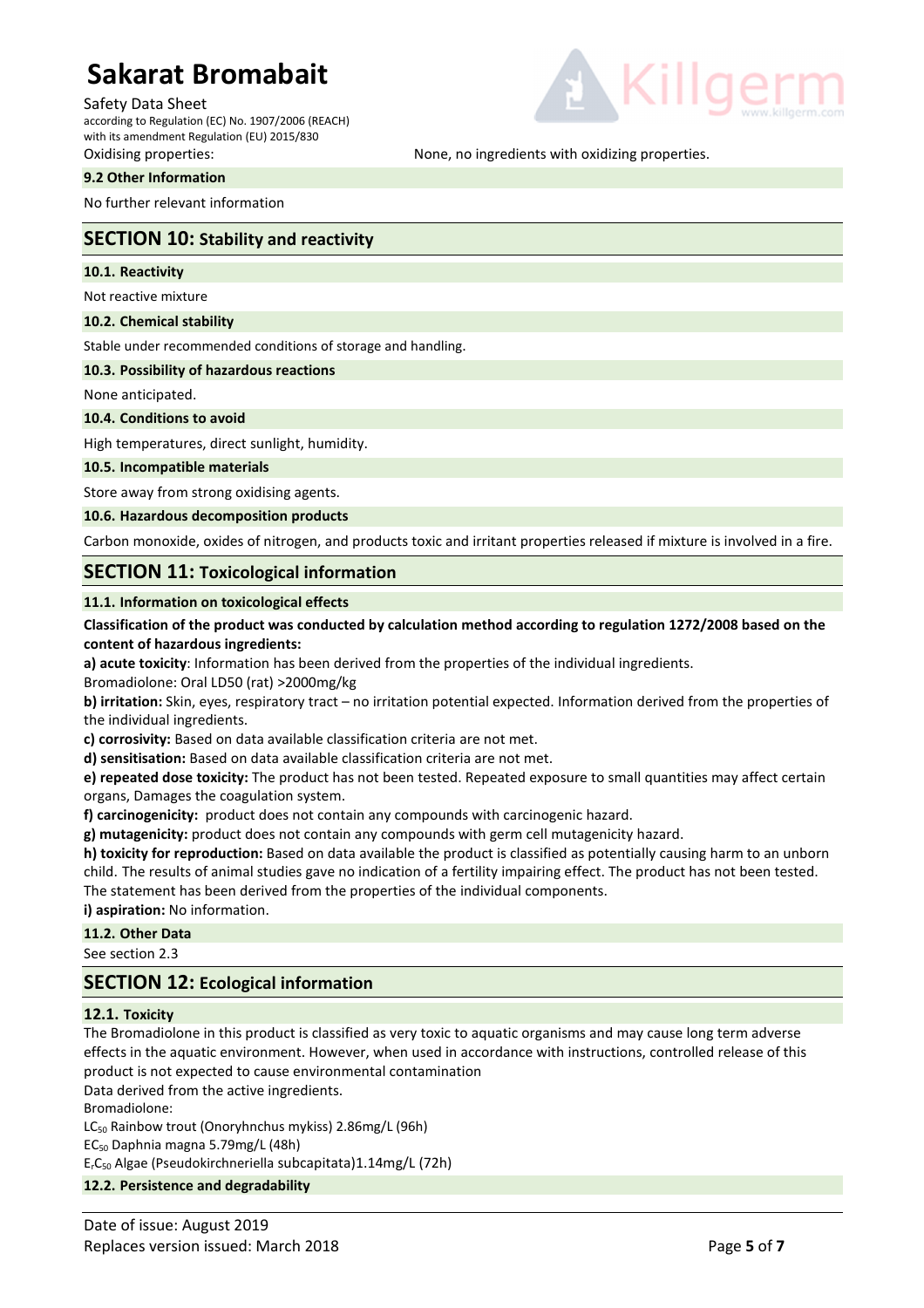### Safety Data Sheet

according to Regulation (EC) No. 1907/2006 (REACH)

with its amendment Regulation (EU) 2015/830

Degradation in soil is slow. For Bromadiolone, aerobic degradation half-life is 53 days, anaerobic degradation half-life is 60 days.

### **12.3. Bio accumulative potential**

The active ingredient properties indicate a potential to bio-accumulate.

### **12.4. Mobility in soil**

Mobility potential is very low and will depend principally on the soil type. Bromadiolone and any potential degradation products even if released indirectly to soil in small quantities are not likely to move through the soil profile and are unlikely to reach groundwater in significant quantities.

### **12.5. Results of PBT and vPvB assessment**

Does not meet requirement for assessment.

### **12.6. Other adverse effects**

None known

# **SECTION 13: Disposal considerations**

### **13.1. Waste treatment methods**

Disposal of uneaten product, empty containers and contaminated packaging must be made in accordance with the local law. For information on disposal in the UK contact the environment agency (www.environment-agency.gov.uk) or SEPA (www.SEPA.org.uk).

Dispose of unused product in the original container as hazardous waste.

Empty containers and contaminated PPE should be considered hazardous and disposed of appropriately. Suggested European waste code 20 01 19.

# **SECTION 14: Transport information**

### **14.1. UN number**

Not applicable

### **14.2. UN proper shipping name**

Not applicable

### **14.3. Transport hazard class(es).**

Not applicable

### **14.4. Packing group**  Not applicable

**14.5. Environmental hazards** 

Not applicable

**14.6. Special precautions for user** 

Not applicable

### 14.7. **Transport in bulk according to Annex II of Marpol and the IBC Code**.

Not applicable.

# **SECTION 15: Regulatory information**

# **15.1. Safety, health and environmental regulations/legislation specific for the substance or mixture**

Labelling according to Regulation (EC) No 1272/2008

Control of Substances Hazardous to Health Regulations 2002 (as amended).

Regulation (EC) No 1907/2006 of the European Parliament and of the Council of 18 December 2006 concerning the Registration, Evaluation, Authorisation and Restriction of Chemicals (REACH) (as amended).

• Restricted to trained professional users in the UK and professional users in Ireland.

• Refer to other relevant measures such as the Health and Safety at Work etc Act 1974 and the

COSHH regulations and guidance.